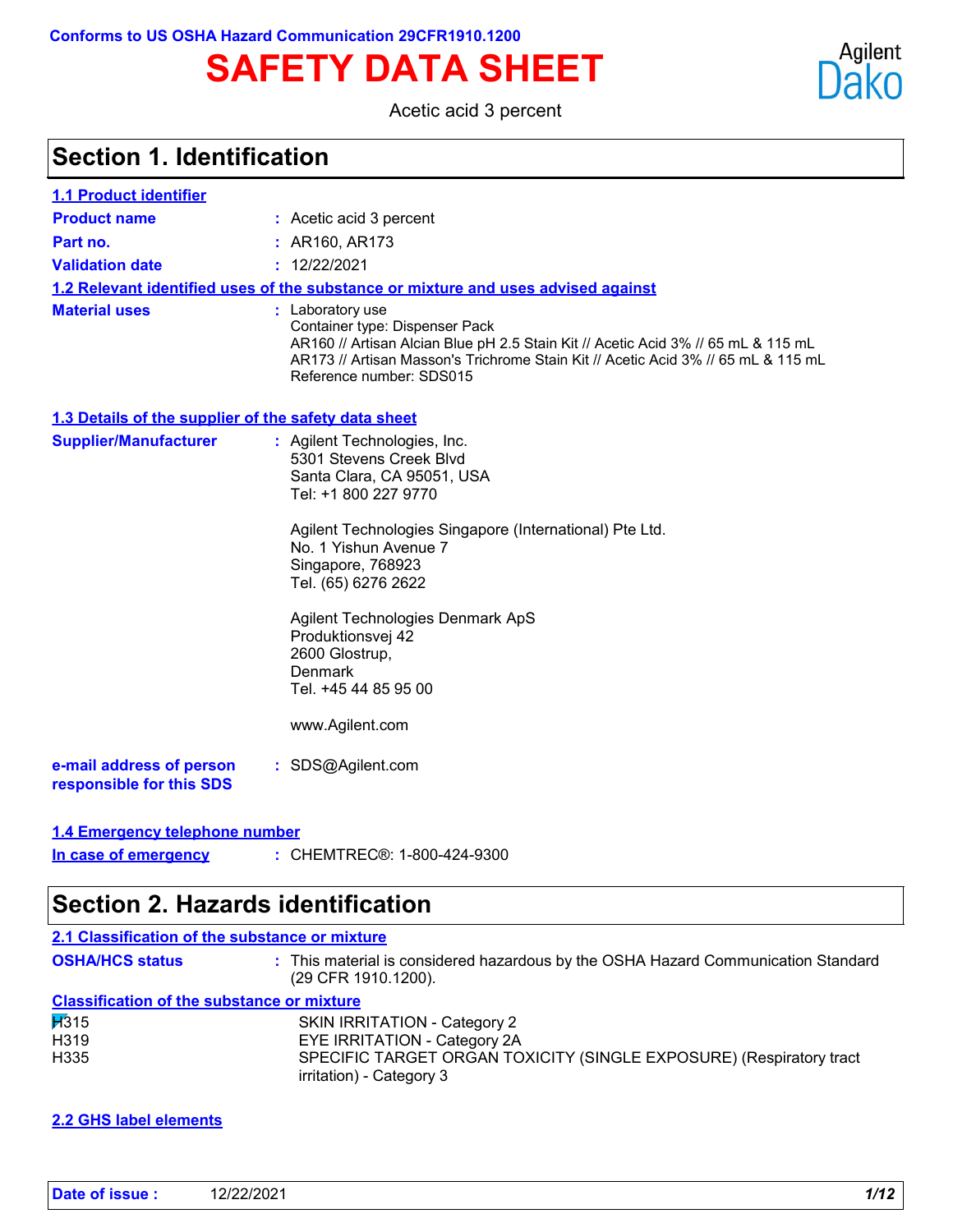### **Section 2. Hazards identification**

| <b>Hazard pictograms</b>                   |                                                                                                                                                                                                                                                                                                                                                                                                                                                                         |
|--------------------------------------------|-------------------------------------------------------------------------------------------------------------------------------------------------------------------------------------------------------------------------------------------------------------------------------------------------------------------------------------------------------------------------------------------------------------------------------------------------------------------------|
| <b>Signal word</b>                         | $:$ Warning                                                                                                                                                                                                                                                                                                                                                                                                                                                             |
| <b>Hazard statements</b>                   | : H315 - Causes skin irritation.<br>H319 - Causes serious eye irritation.<br>H335 - May cause respiratory irritation.                                                                                                                                                                                                                                                                                                                                                   |
| <b>Precautionary statements</b>            |                                                                                                                                                                                                                                                                                                                                                                                                                                                                         |
| <b>Prevention</b>                          | : P280 - Wear protective gloves. Wear eye or face protection.<br>P261 - Avoid breathing vapor.<br>P264 - Wash thoroughly after handling.                                                                                                                                                                                                                                                                                                                                |
| <b>Response</b>                            | : $\overline{P}304$ + P312 - IF INHALED: Call a POISON CENTER or doctor if you feel unwell.<br>P362 + P364 - Take off contaminated clothing and wash it before reuse.<br>P302 + P352 - IF ON SKIN: Wash with plenty of water.<br>P305 + P351 + P338 - IF IN EYES: Rinse cautiously with water for several minutes.<br>Remove contact lenses, if present and easy to do. Continue rinsing.<br>P337 + P313 - If eye irritation persists: Get medical advice or attention. |
| <b>Storage</b>                             | $\frac{1}{2}$ $\overline{P}403$ + P233 - Store in a well-ventilated place. Keep container tightly closed.                                                                                                                                                                                                                                                                                                                                                               |
| <b>Disposal</b>                            | : P501 - Dispose of contents and container in accordance with all local, regional, national<br>and international regulations.                                                                                                                                                                                                                                                                                                                                           |
| 2.3 Other hazards                          |                                                                                                                                                                                                                                                                                                                                                                                                                                                                         |
| <b>Hazards not otherwise</b><br>classified | : None known.                                                                                                                                                                                                                                                                                                                                                                                                                                                           |

## **Section 3. Composition/information on ingredients**

**Substance/mixture :**

: Mixture

| Ingredient name | $\mathbf{a}$<br>70 | <b>CAS number</b> |
|-----------------|--------------------|-------------------|
| Acetic acid     | ≤5                 | 64-19-7           |

Any concentration shown as a range is to protect confidentiality or is due to batch variation.

**There are no additional ingredients present which, within the current knowledge of the supplier and in the concentrations applicable, are classified and hence require reporting in this section.**

**Occupational exposure limits, if available, are listed in Section 8.**

### **Section 4. First aid measures**

| 4.1 Description of necessary first aid measures |                                                                                                                                                                                                                                                                                                                                                                                                                                                                                                                                                                                                                                                                                                                                      |
|-------------------------------------------------|--------------------------------------------------------------------------------------------------------------------------------------------------------------------------------------------------------------------------------------------------------------------------------------------------------------------------------------------------------------------------------------------------------------------------------------------------------------------------------------------------------------------------------------------------------------------------------------------------------------------------------------------------------------------------------------------------------------------------------------|
| <b>Eye contact</b>                              | : Immediately flush eyes with plenty of water, occasionally lifting the upper and lower<br>eyelids. Check for and remove any contact lenses. Continue to rinse for at least 10<br>minutes. Get medical attention.                                                                                                                                                                                                                                                                                                                                                                                                                                                                                                                    |
| <b>Inhalation</b>                               | : Remove victim to fresh air and keep at rest in a position comfortable for breathing. If it<br>is suspected that fumes are still present, the rescuer should wear an appropriate mask<br>or self-contained breathing apparatus. If not breathing, if breathing is irregular or if<br>respiratory arrest occurs, provide artificial respiration or oxygen by trained personnel. It<br>may be dangerous to the person providing aid to give mouth-to-mouth resuscitation.<br>Get medical attention. If necessary, call a poison center or physician. If unconscious,<br>place in recovery position and get medical attention immediately. Maintain an open<br>airway. Loosen tight clothing such as a collar, tie, belt or waistband. |
| <b>Skin contact</b>                             | : Flush contaminated skin with plenty of water. Remove contaminated clothing and<br>shoes. Continue to rinse for at least 10 minutes. Get medical attention. Wash clothing<br>before reuse. Clean shoes thoroughly before reuse.                                                                                                                                                                                                                                                                                                                                                                                                                                                                                                     |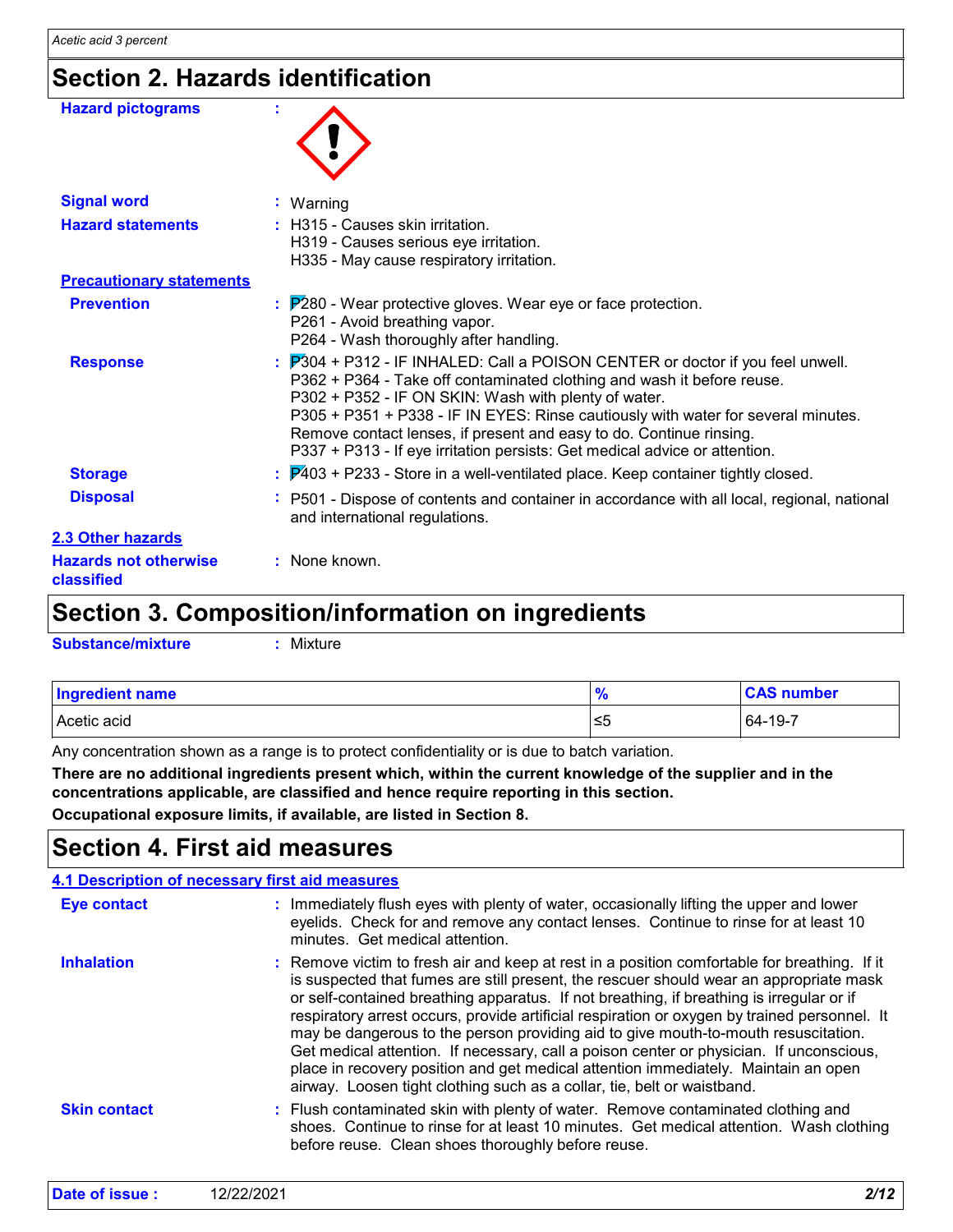## **Section 4. First aid measures**

| <b>Ingestion</b>                                       | : Mash out mouth with water. Remove dentures if any. If material has been swallowed<br>and the exposed person is conscious, give small quantities of water to drink. Stop if the<br>exposed person feels sick as vomiting may be dangerous. Do not induce vomiting<br>unless directed to do so by medical personnel. If vomiting occurs, the head should be<br>kept low so that vomit does not enter the lungs. Get medical attention if adverse health<br>effects persist or are severe. Never give anything by mouth to an unconscious person.<br>If unconscious, place in recovery position and get medical attention immediately.<br>Maintain an open airway. Loosen tight clothing such as a collar, tie, belt or waistband. |
|--------------------------------------------------------|-----------------------------------------------------------------------------------------------------------------------------------------------------------------------------------------------------------------------------------------------------------------------------------------------------------------------------------------------------------------------------------------------------------------------------------------------------------------------------------------------------------------------------------------------------------------------------------------------------------------------------------------------------------------------------------------------------------------------------------|
| 4.2 Most important symptoms/effects, acute and delayed |                                                                                                                                                                                                                                                                                                                                                                                                                                                                                                                                                                                                                                                                                                                                   |
| <b>Potential acute health effects</b>                  |                                                                                                                                                                                                                                                                                                                                                                                                                                                                                                                                                                                                                                                                                                                                   |
| <b>Eye contact</b>                                     | : Causes serious eye irritation.                                                                                                                                                                                                                                                                                                                                                                                                                                                                                                                                                                                                                                                                                                  |
| <b>Inhalation</b>                                      | : May cause respiratory irritation.                                                                                                                                                                                                                                                                                                                                                                                                                                                                                                                                                                                                                                                                                               |
| <b>Skin contact</b>                                    | : Causes skin irritation.                                                                                                                                                                                                                                                                                                                                                                                                                                                                                                                                                                                                                                                                                                         |
| <b>Ingestion</b>                                       | : No known significant effects or critical hazards.                                                                                                                                                                                                                                                                                                                                                                                                                                                                                                                                                                                                                                                                               |
| Over-exposure signs/symptoms                           |                                                                                                                                                                                                                                                                                                                                                                                                                                                                                                                                                                                                                                                                                                                                   |
| <b>Eye contact</b>                                     | : Adverse symptoms may include the following:<br>pain or irritation<br>watering<br>redness                                                                                                                                                                                                                                                                                                                                                                                                                                                                                                                                                                                                                                        |
| <b>Inhalation</b>                                      | : Adverse symptoms may include the following:<br>respiratory tract irritation<br>coughing                                                                                                                                                                                                                                                                                                                                                                                                                                                                                                                                                                                                                                         |
| <b>Skin contact</b>                                    | : Adverse symptoms may include the following:<br>irritation<br>redness                                                                                                                                                                                                                                                                                                                                                                                                                                                                                                                                                                                                                                                            |
| <b>Ingestion</b>                                       | : No specific data.                                                                                                                                                                                                                                                                                                                                                                                                                                                                                                                                                                                                                                                                                                               |
|                                                        | 4.3 Indication of immediate medical attention and special treatment needed, if necessary                                                                                                                                                                                                                                                                                                                                                                                                                                                                                                                                                                                                                                          |
| <b>Notes to physician</b>                              | : Treat symptomatically. Contact poison treatment specialist immediately if large<br>quantities have been ingested or inhaled.                                                                                                                                                                                                                                                                                                                                                                                                                                                                                                                                                                                                    |
| <b>Specific treatments</b>                             | : No specific treatment.                                                                                                                                                                                                                                                                                                                                                                                                                                                                                                                                                                                                                                                                                                          |
| <b>Protection of first-aiders</b>                      | : No action shall be taken involving any personal risk or without suitable training. If it is<br>suspected that fumes are still present, the rescuer should wear an appropriate mask or<br>self-contained breathing apparatus. It may be dangerous to the person providing aid to<br>give mouth-to-mouth resuscitation.                                                                                                                                                                                                                                                                                                                                                                                                           |

### **Section 5. Fire-fighting measures**

| 5.1 Extinguishing media                              |                                                                                                    |      |
|------------------------------------------------------|----------------------------------------------------------------------------------------------------|------|
| <b>Suitable extinguishing</b><br>media               | : Use an extinguishing agent suitable for the surrounding fire.                                    |      |
| <b>Unsuitable extinguishing</b><br>media             | : None known.                                                                                      |      |
|                                                      | 5.2 Special hazards arising from the substance or mixture                                          |      |
| <b>Specific hazards arising</b><br>from the chemical | : In a fire or if heated, a pressure increase will occur and the container may burst.              |      |
| <b>Hazardous thermal</b><br>decomposition products   | : Decomposition products may include the following materials:<br>carbon dioxide<br>carbon monoxide |      |
| Date of issue:<br>12/22/2021                         |                                                                                                    | 3/12 |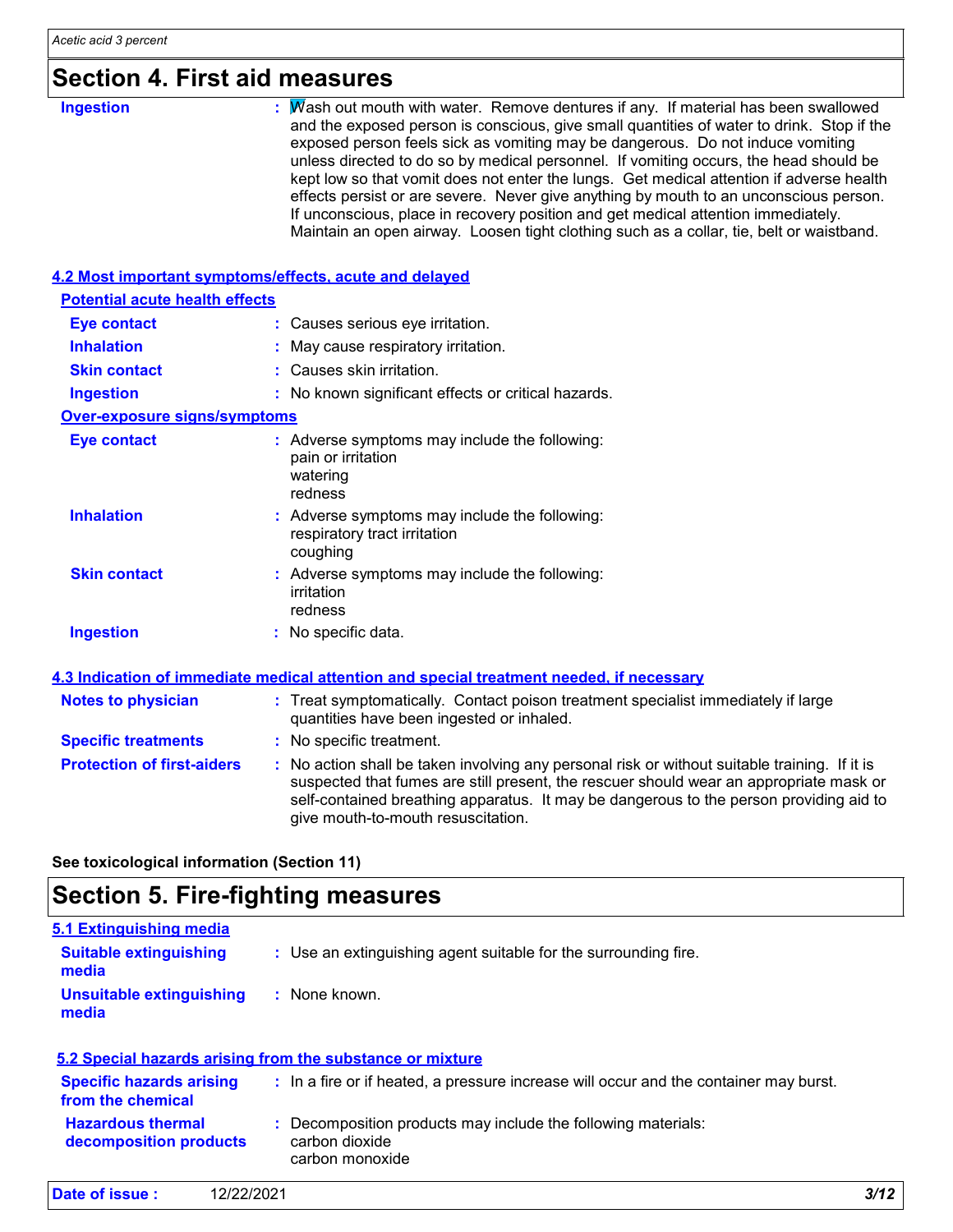## **Section 5. Fire-fighting measures**

| 5.3 Advice for firefighters                              |                                                                                                                                                                                                     |
|----------------------------------------------------------|-----------------------------------------------------------------------------------------------------------------------------------------------------------------------------------------------------|
| <b>Special protective actions</b><br>for fire-fighters   | : Promptly isolate the scene by removing all persons from the vicinity of the incident if<br>there is a fire. No action shall be taken involving any personal risk or without suitable<br>training. |
| <b>Special protective</b><br>equipment for fire-fighters | : Fire-fighters should wear appropriate protective equipment and self-contained breathing<br>apparatus (SCBA) with a full face-piece operated in positive pressure mode.                            |

## **Section 6. Accidental release measures**

|                                         | 6.1 Personal precautions, protective equipment and emergency procedures                                                                                                                                                                                                                                                                                                                                          |
|-----------------------------------------|------------------------------------------------------------------------------------------------------------------------------------------------------------------------------------------------------------------------------------------------------------------------------------------------------------------------------------------------------------------------------------------------------------------|
| For non-emergency<br>personnel          | : No action shall be taken involving any personal risk or without suitable training.<br>Evacuate surrounding areas. Keep unnecessary and unprotected personnel from<br>entering. Do not touch or walk through spilled material. Avoid breathing vapor or mist.<br>Provide adequate ventilation. Wear appropriate respirator when ventilation is<br>inadequate. Put on appropriate personal protective equipment. |
| For emergency responders                | If specialized clothing is required to deal with the spillage, take note of any information in<br>Section 8 on suitable and unsuitable materials. See also the information in "For non-<br>emergency personnel".                                                                                                                                                                                                 |
| <b>6.2 Environmental</b><br>precautions | : Avoid dispersal of spilled material and runoff and contact with soil, waterways, drains<br>and sewers. Inform the relevant authorities if the product has caused environmental<br>pollution (sewers, waterways, soil or air).                                                                                                                                                                                  |

### **6.3 Methods and materials for containment and cleaning up**

| <b>Methods for cleaning up</b> | : Stop leak if without risk. Move containers from spill area. Dilute with water and mop up    |
|--------------------------------|-----------------------------------------------------------------------------------------------|
|                                | if water-soluble. Alternatively, or if water-insoluble, absorb with an inert dry material and |
|                                | place in an appropriate waste disposal container. Dispose of via a licensed waste             |
|                                | disposal contractor.                                                                          |

## **Section 7. Handling and storage**

| 7.1 Precautions for safe handling                                             |                                                                                                                                                                                                                                                                                                                                                                                                                                                                                                                                                                                                                                                             |
|-------------------------------------------------------------------------------|-------------------------------------------------------------------------------------------------------------------------------------------------------------------------------------------------------------------------------------------------------------------------------------------------------------------------------------------------------------------------------------------------------------------------------------------------------------------------------------------------------------------------------------------------------------------------------------------------------------------------------------------------------------|
| <b>Protective measures</b>                                                    | : Put on appropriate personal protective equipment (see Section 8). Do not ingest. Avoid<br>contact with eyes, skin and clothing. Avoid breathing vapor or mist. Use only with<br>adequate ventilation. Wear appropriate respirator when ventilation is inadequate. Keep<br>in the original container or an approved alternative made from a compatible material,<br>kept tightly closed when not in use. Empty containers retain product residue and can be<br>hazardous. Do not reuse container.                                                                                                                                                          |
| <b>Advice on general</b><br>occupational hygiene                              | Eating, drinking and smoking should be prohibited in areas where this material is<br>handled, stored and processed. Workers should wash hands and face before eating,<br>drinking and smoking. Remove contaminated clothing and protective equipment before<br>entering eating areas. See also Section 8 for additional information on hygiene<br>measures.                                                                                                                                                                                                                                                                                                 |
| <b>7.2 Conditions for safe</b><br>storage, including any<br>incompatibilities | Specific storage conditions: Please consult the label.<br>Store in accordance with local regulations. Store in original container protected from<br>direct sunlight in a dry, cool and well-ventilated area, away from incompatible materials<br>(see Section 10) and food and drink. Store locked up. Keep container tightly closed<br>and sealed until ready for use. Containers that have been opened must be carefully<br>resealed and kept upright to prevent leakage. Do not store in unlabeled containers.<br>Use appropriate containment to avoid environmental contamination. See Section 10 for<br>incompatible materials before handling or use. |
| <b>7.3 Specific end use(s)</b><br><b>Recommendations</b>                      | Industrial applications, Professional applications.                                                                                                                                                                                                                                                                                                                                                                                                                                                                                                                                                                                                         |
| Date of issue:                                                                | 4/12<br>12/22/2021                                                                                                                                                                                                                                                                                                                                                                                                                                                                                                                                                                                                                                          |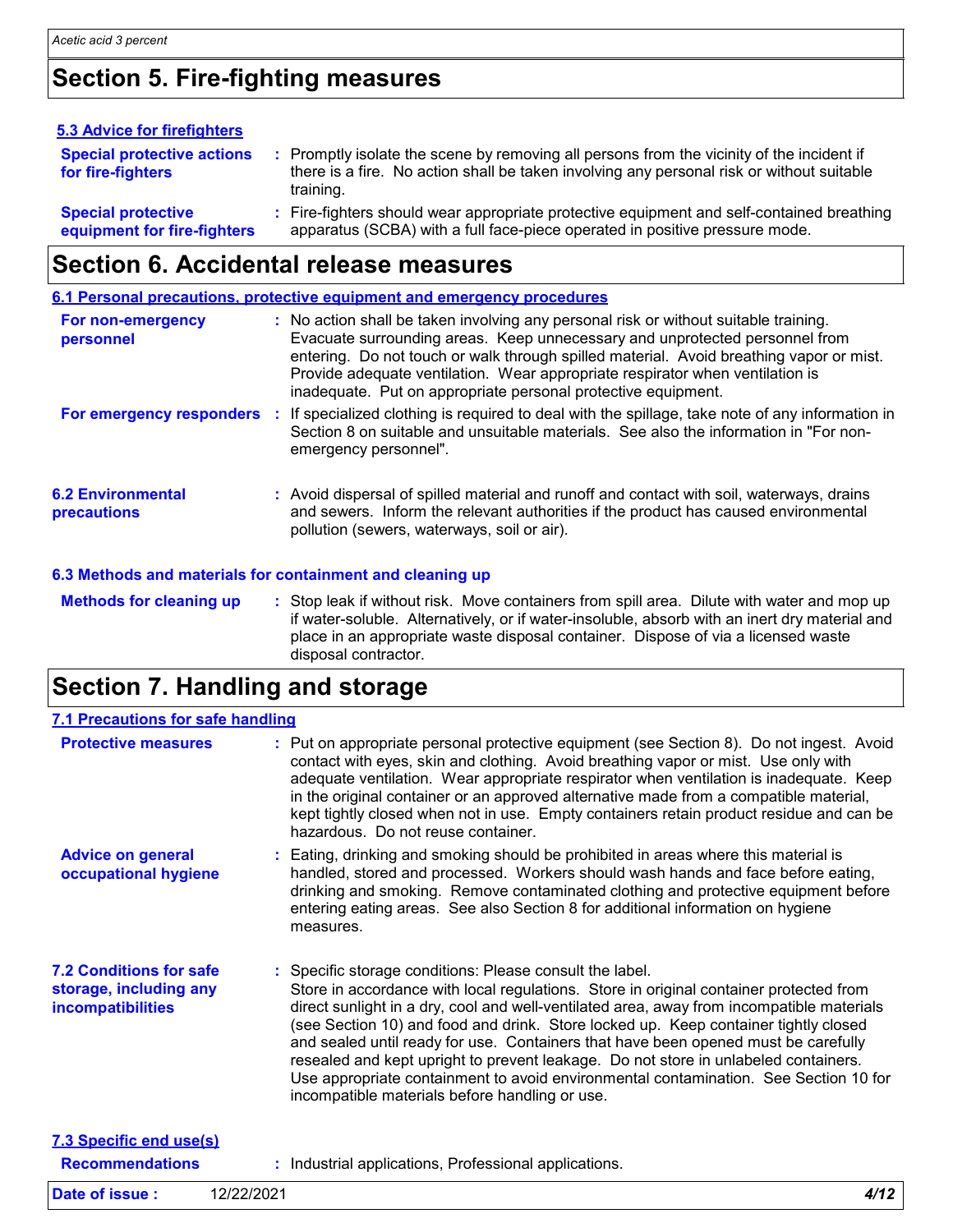## **Section 7. Handling and storage**

**Industrial sector specific : solutions** : Mot available.

## **Section 8. Exposure controls/personal protection**

### **8.1 Control parameters**

### **Occupational exposure limits**

| <b>Ingredient name</b> | <b>Exposure limits</b>                                                                                                                                                                                                                                                                                                                                                                                                                                                                                                                                     |
|------------------------|------------------------------------------------------------------------------------------------------------------------------------------------------------------------------------------------------------------------------------------------------------------------------------------------------------------------------------------------------------------------------------------------------------------------------------------------------------------------------------------------------------------------------------------------------------|
| <b>Acetic acid</b>     | ACGIH TLV (United States, 1/2021).<br>TWA: 10 ppm 8 hours.<br>TWA: $25 \text{ mg/m}^3$ 8 hours.<br>STEL: 15 ppm 15 minutes.<br>STEL: 37 mg/m <sup>3</sup> 15 minutes.<br>OSHA PEL 1989 (United States, 3/1989).<br>TWA: 10 ppm 8 hours.<br>TWA: $25 \text{ mg/m}^3$ 8 hours.<br>NIOSH REL (United States, 10/2020).<br>TWA: 10 ppm 10 hours.<br>TWA: $25 \text{ mg/m}^3$ 10 hours.<br>STEL: 15 ppm 15 minutes.<br>STEL: 37 mg/m <sup>3</sup> 15 minutes.<br>OSHA PEL (United States, 5/2018).<br>TWA: 10 ppm 8 hours.<br>TWA: $25 \text{ mg/m}^3$ 8 hours. |

| <b>8.2 Exposure controls</b>               |                                                                                                                                                                                                                                                                                                                                                                                                                                                                                                                                                                                                                      |
|--------------------------------------------|----------------------------------------------------------------------------------------------------------------------------------------------------------------------------------------------------------------------------------------------------------------------------------------------------------------------------------------------------------------------------------------------------------------------------------------------------------------------------------------------------------------------------------------------------------------------------------------------------------------------|
| <b>Appropriate engineering</b><br>controls | : Use only with adequate ventilation. If user operations generate dust, fumes, gas, vapor<br>or mist, use process enclosures, local exhaust ventilation or other engineering controls<br>to keep worker exposure to airborne contaminants below any recommended or statutory<br>limits.                                                                                                                                                                                                                                                                                                                              |
| <b>Environmental exposure</b><br>controls  | Emissions from ventilation or work process equipment should be checked to ensure<br>they comply with the requirements of environmental protection legislation. In some<br>cases, fume scrubbers, filters or engineering modifications to the process equipment<br>will be necessary to reduce emissions to acceptable levels.                                                                                                                                                                                                                                                                                        |
| <b>Individual protection measures</b>      |                                                                                                                                                                                                                                                                                                                                                                                                                                                                                                                                                                                                                      |
| <b>Hygiene measures</b>                    | Wash hands, forearms and face thoroughly after handling chemical products, before<br>eating, smoking and using the lavatory and at the end of the working period.<br>Appropriate techniques should be used to remove potentially contaminated clothing.<br>Wash contaminated clothing before reusing. Ensure that eyewash stations and safety<br>showers are close to the workstation location.                                                                                                                                                                                                                      |
| <b>Eye/face protection</b>                 | : Safety eyewear complying with an approved standard should be used when a risk<br>assessment indicates this is necessary to avoid exposure to liquid splashes, mists,<br>gases or dusts. If contact is possible, the following protection should be worn, unless<br>the assessment indicates a higher degree of protection: chemical splash goggles.                                                                                                                                                                                                                                                                |
| <b>Skin protection</b>                     |                                                                                                                                                                                                                                                                                                                                                                                                                                                                                                                                                                                                                      |
| <b>Hand protection</b>                     | Chemical-resistant, impervious gloves complying with an approved standard should be<br>worn at all times when handling chemical products if a risk assessment indicates this is<br>necessary. Considering the parameters specified by the glove manufacturer, check<br>during use that the gloves are still retaining their protective properties. It should be<br>noted that the time to breakthrough for any glove material may be different for different<br>glove manufacturers. In the case of mixtures, consisting of several substances, the<br>protection time of the gloves cannot be accurately estimated. |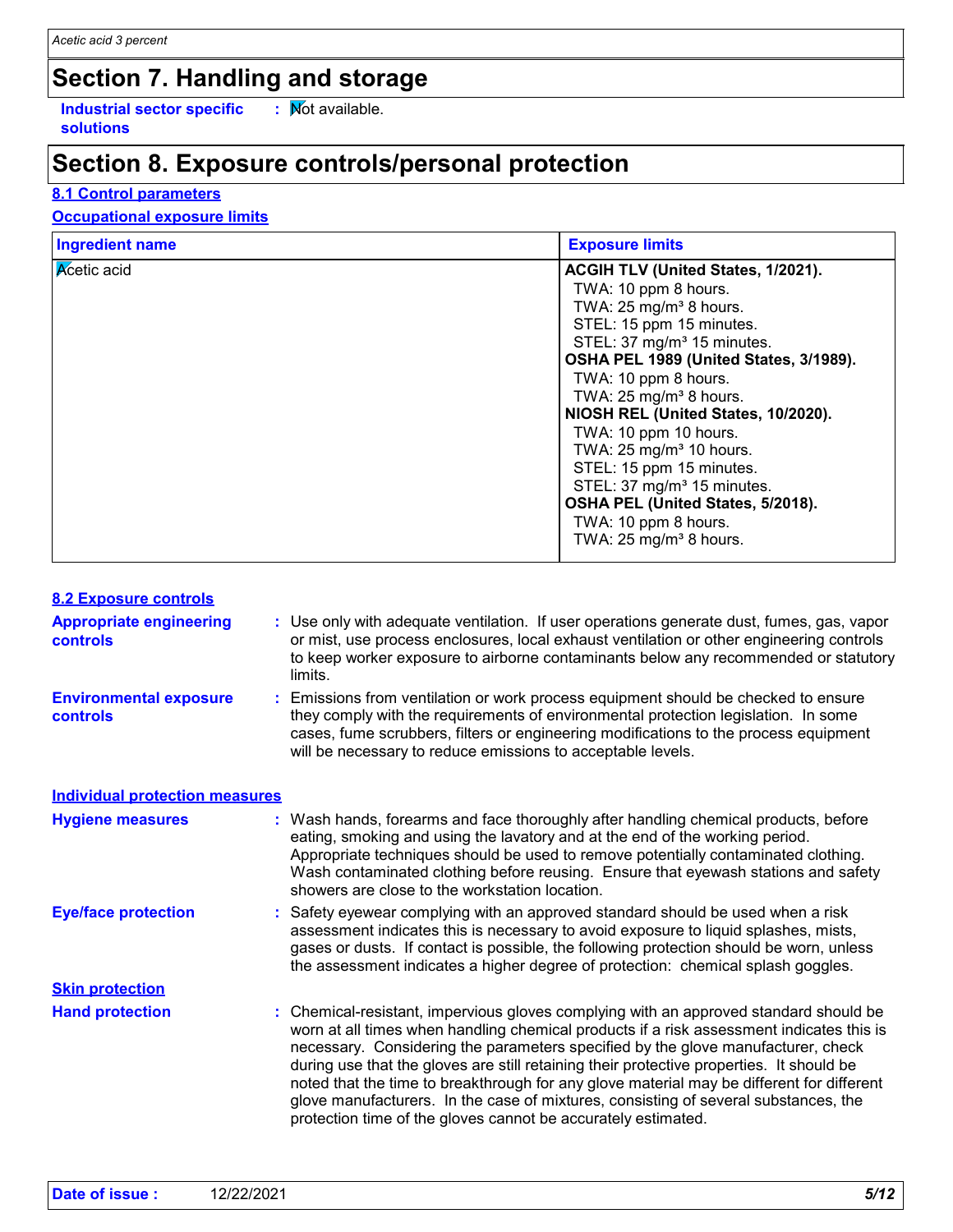### **Section 8. Exposure controls/personal protection**

| <b>Body protection</b>        | : Personal protective equipment for the body should be selected based on the task being<br>performed and the risks involved and should be approved by a specialist before<br>handling this product.                                                                                 |
|-------------------------------|-------------------------------------------------------------------------------------------------------------------------------------------------------------------------------------------------------------------------------------------------------------------------------------|
| <b>Other skin protection</b>  | : Appropriate footwear and any additional skin protection measures should be selected<br>based on the task being performed and the risks involved and should be approved by a<br>specialist before handling this product.                                                           |
| <b>Respiratory protection</b> | : Based on the hazard and potential for exposure, select a respirator that meets the<br>appropriate standard or certification. Respirators must be used according to a<br>respiratory protection program to ensure proper fitting, training, and other important<br>aspects of use. |

### **Section 9. Physical and chemical properties and safety characteristics**

The conditions of measurement of all properties are at standard temperature and pressure unless otherwise indicated.

#### **Appearance**

| <b>Physical state</b>                                             | : Liquid. [Clear.]                   |
|-------------------------------------------------------------------|--------------------------------------|
| <b>Color</b>                                                      | Colorless.                           |
| Odor                                                              | : Vinegar-like [Slight]              |
| <b>Odor threshold</b>                                             | : Not available.                     |
| рH                                                                | $: 2.67$ to 2.77                     |
| <b>Melting point/freezing point</b>                               | : $0^{\circ}$ C (32 $^{\circ}$ F)    |
| <b>Boiling point, initial boiling</b><br>point, and boiling range | : $100^{\circ}$ C (212 $^{\circ}$ F) |
| <b>Flash point</b>                                                |                                      |
|                                                                   |                                      |

|                 | <b>Closed cup</b> |            |               | Open cup |                      |               |
|-----------------|-------------------|------------|---------------|----------|----------------------|---------------|
| Ingredient name | °C                | $^{\circ}$ | <b>Method</b> | $\sim$   | $\circ$ $\mathsf{E}$ | <b>Method</b> |
| Acetic acid     | 39                | 102.2      |               |          |                      |               |

**Vapor Pressure at 20˚C Vapor pressure at 50˚C**

#### **Evaporation rate**

**Flammability :** Not applicable.

**:**

**:**

**Lower and upper explosion :** Not available.

### **limit/flammability limit**

**Vapor pressure**

|                                                   |  | <b>Ingredient name</b>                  | $mm$ Hg                                                         | kPa       | <b>Method</b> | mm<br><b>Hg</b> | kPa           | <b>Method</b> |
|---------------------------------------------------|--|-----------------------------------------|-----------------------------------------------------------------|-----------|---------------|-----------------|---------------|---------------|
|                                                   |  | <b>W</b> ater                           | 23.8                                                            | 3.2       |               | 92.258          | 12.3          |               |
|                                                   |  | Acetic acid                             | 15.59                                                           | 2.1       |               |                 |               |               |
| <b>Relative vapor density</b>                     |  | $:$ Not available.                      |                                                                 |           |               |                 |               |               |
| <b>Relative density</b>                           |  | $:$ Not available.                      |                                                                 |           |               |                 |               |               |
| <b>Solubility</b>                                 |  |                                         | : Soluble in the following materials: cold water and hot water. |           |               |                 |               |               |
| <b>Miscible with water</b>                        |  | $\mathbf{y} \in \mathbf{y}_{\text{es}}$ |                                                                 |           |               |                 |               |               |
| <b>Partition coefficient: n-</b><br>octanol/water |  | : Mot applicable.                       |                                                                 |           |               |                 |               |               |
| <b>Auto-ignition temperature</b>                  |  | <b>Ingredient name</b>                  |                                                                 | $\circ$ C | $\mathsf{P}$  |                 | <b>Method</b> |               |
|                                                   |  | Acetic acid                             |                                                                 | 463       | 865.4         |                 |               |               |
| <b>Decomposition temperature</b>                  |  | : Not available.                        |                                                                 |           |               |                 |               |               |
| <b>Viscosity</b>                                  |  | $:$ Not available.                      |                                                                 |           |               |                 |               |               |
| <b>Particle characteristics</b>                   |  |                                         |                                                                 |           |               |                 |               |               |
| <b>Median particle size</b>                       |  | : Mot applicable.                       |                                                                 |           |               |                 |               |               |
| 12/22/2021<br>Date of issue:                      |  |                                         |                                                                 |           |               |                 |               | 6/12          |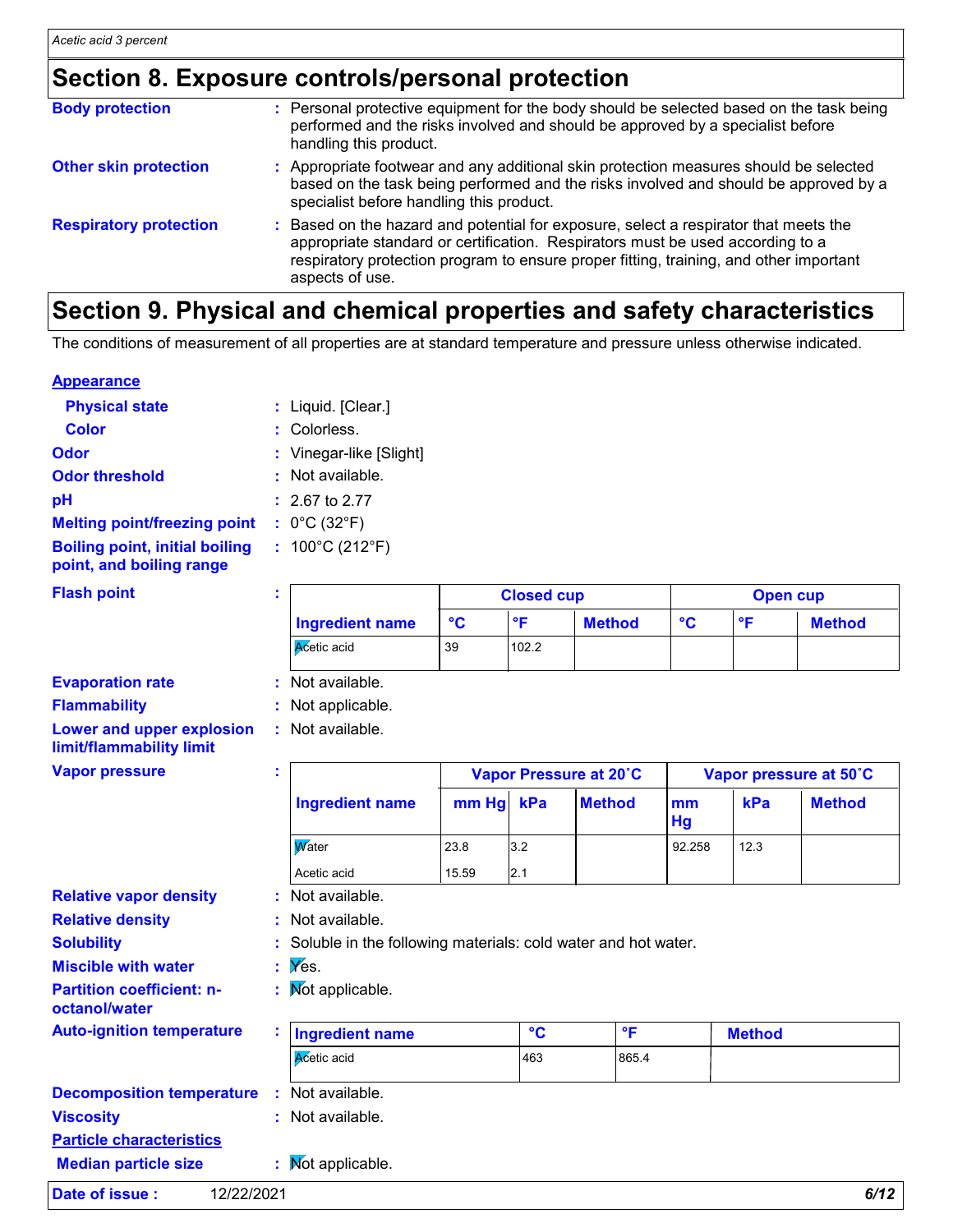### **Section 10. Stability and reactivity**

| <b>10.1 Reactivity</b>                            | : No specific test data related to reactivity available for this product or its ingredients.              |
|---------------------------------------------------|-----------------------------------------------------------------------------------------------------------|
| <b>10.2 Chemical stability</b>                    | : The product is stable.                                                                                  |
| <b>10.3 Possibility of</b><br>hazardous reactions | : Under normal conditions of storage and use, hazardous reactions will not occur.                         |
| <b>10.4 Conditions to avoid</b>                   | : No specific data.                                                                                       |
| <b>10.5 Incompatible materials</b>                | : May react or be incompatible with oxidizing materials.                                                  |
| <b>10.6 Hazardous</b><br>decomposition products   | : Under normal conditions of storage and use, hazardous decomposition products should<br>not be produced. |

### **Section 11. Toxicological information**

### **11.1 Information on toxicological effects**

#### **Acute toxicity**

| <b>Product/ingredient name</b> | <b>Result</b>                                            | <b>Species</b>       | <b>Dose</b>                                           | <b>Exposure</b> |
|--------------------------------|----------------------------------------------------------|----------------------|-------------------------------------------------------|-----------------|
| Acetic acid                    | <b>LC50 Inhalation Vapor</b><br>LD50 Dermal<br>LD50 Oral | Rat<br>Rabbit<br>Rat | 11000 mg/m <sup>3</sup><br>1060 mg/kg<br>$3310$ mg/kg | l4 hours        |

### **Irritation/Corrosion**

| <b>Product/ingredient name</b> | Result                  | <b>Species</b> | <b>Score</b> | <b>Exposure</b> | <b>Observation</b> |
|--------------------------------|-------------------------|----------------|--------------|-----------------|--------------------|
| Acetic acid                    | 'Skin - Severe irritant | Rabbit         |              | 525 mg          |                    |

### **Sensitization**

Not available.

| <b>Mutagenicity</b>                                     |                    |  |
|---------------------------------------------------------|--------------------|--|
| <b>Conclusion/Summary</b>                               | $:$ Not available. |  |
| <b>Carcinogenicity</b>                                  |                    |  |
| <b>Conclusion/Summary</b>                               | $:$ Not available. |  |
| <b>Reproductive toxicity</b>                            |                    |  |
| <b>Conclusion/Summary</b>                               | : Not available.   |  |
| <b>Teratogenicity</b>                                   |                    |  |
| <b>Conclusion/Summary</b>                               | $:$ Not available. |  |
| <b>Specific target organ toxicity (single exposure)</b> |                    |  |
|                                                         |                    |  |

| <b>Name</b>           | <b>Category</b> | <b>Route of</b><br>exposure | <b>Target organs</b>                       |  |
|-----------------------|-----------------|-----------------------------|--------------------------------------------|--|
| Acetic acid 3 percent | Category 3      |                             | l Respiratory tract<br><b>l</b> irritation |  |

**Specific target organ toxicity (repeated exposure)** Not available.

#### **Aspiration hazard**

Not available.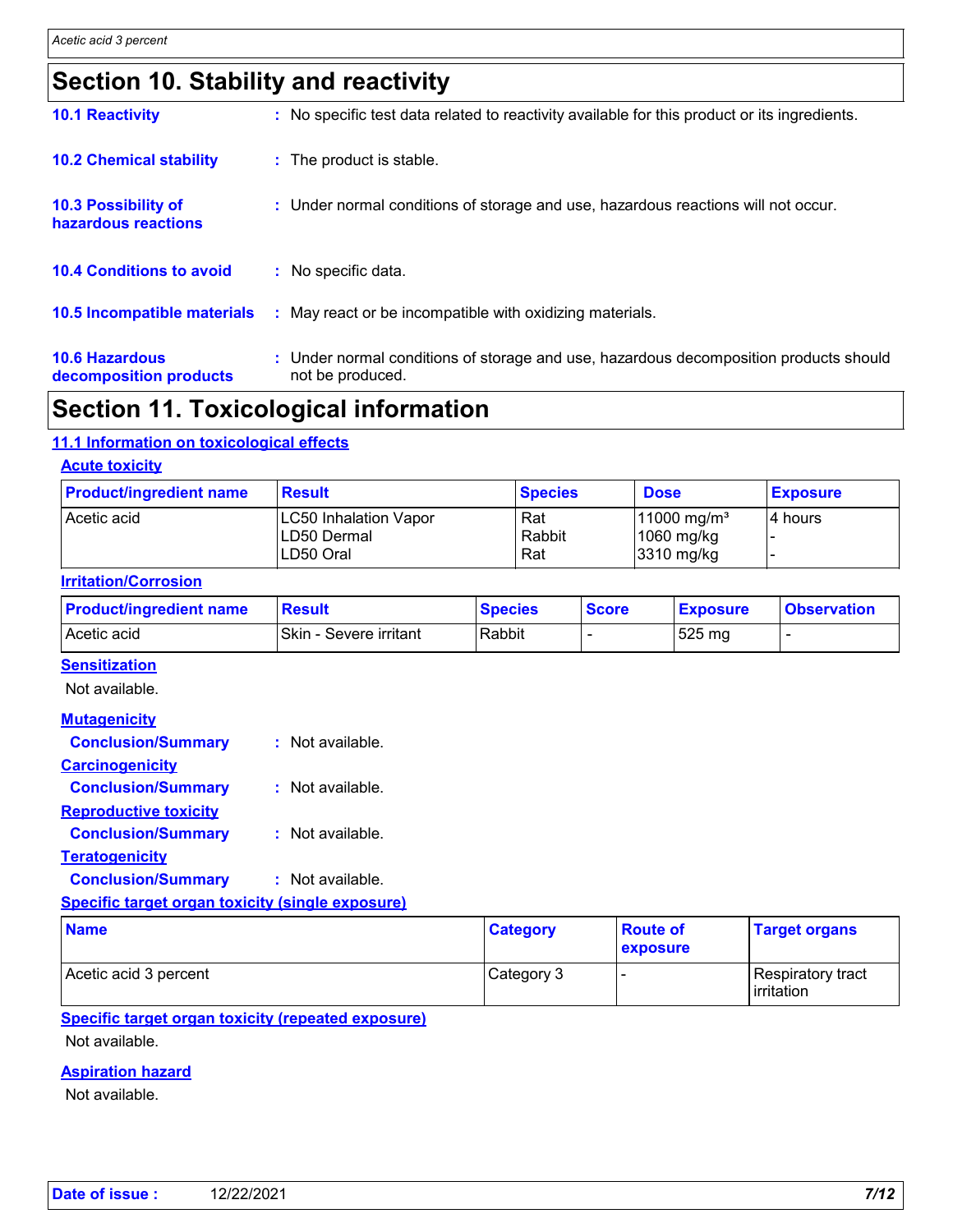## **Section 11. Toxicological information**

| Information on the likely<br>routes of exposure | : Routes of entry anticipated: Oral, Dermal, Inhalation.                                   |
|-------------------------------------------------|--------------------------------------------------------------------------------------------|
| <b>Potential acute health effects</b>           |                                                                                            |
| Eye contact                                     | : Causes serious eye irritation.                                                           |
| <b>Inhalation</b>                               | : May cause respiratory irritation.                                                        |
| <b>Skin contact</b>                             | : Causes skin irritation.                                                                  |
| <b>Ingestion</b>                                | : No known significant effects or critical hazards.                                        |
|                                                 | <b>Symptoms related to the physical, chemical and toxicological characteristics</b>        |
| Eye contact                                     | : Adverse symptoms may include the following:<br>pain or irritation<br>watering<br>redness |
| <b>Inhalation</b>                               | : Adverse symptoms may include the following:<br>respiratory tract irritation<br>coughing  |
| <b>Skin contact</b>                             | : Adverse symptoms may include the following:<br>irritation<br>redness                     |
| <b>Ingestion</b>                                | : No specific data.                                                                        |

### **Delayed and immediate effects and also chronic effects from short and long term exposure**

| <b>Short term exposure</b>              |                                                         |
|-----------------------------------------|---------------------------------------------------------|
| <b>Potential immediate</b><br>effects   | $:$ Not available.                                      |
| <b>Potential delayed effects</b>        | : Not available.                                        |
| Long term exposure                      |                                                         |
| <b>Potential immediate</b><br>effects   | $:$ Not available.                                      |
| <b>Potential delayed effects</b>        | $:$ Not available.                                      |
| <b>Potential chronic health effects</b> |                                                         |
| <b>General</b>                          | : No known significant effects or critical hazards.     |
| <b>Carcinogenicity</b>                  | : No known significant effects or critical hazards.     |
| <b>Mutagenicity</b>                     | : No known significant effects or critical hazards.     |
| <b>Reproductive toxicity</b>            | No known significant effects or critical hazards.<br>t. |
|                                         |                                                         |

### **Numerical measures of toxicity**

### **Acute toxicity estimates**

| <b>Product/ingredient name</b> | Oral (mg/<br>kg) | <b>Dermal</b><br>(mg/kg) | <b>Inhalation</b><br>(gases)<br>(ppm) | <b>Inhalation</b><br>(vapors)<br>(mg/l) | <b>Inhalation</b><br>dusts and<br>$mists)$ (mg/ |
|--------------------------------|------------------|--------------------------|---------------------------------------|-----------------------------------------|-------------------------------------------------|
| Acetic acid 3 percent          | 110333.3         | 35333.3                  | N/A                                   | 366.7                                   | N/A                                             |
| Acetic acid                    | 3310             | 1060                     | N/A                                   | 11                                      | N/A                                             |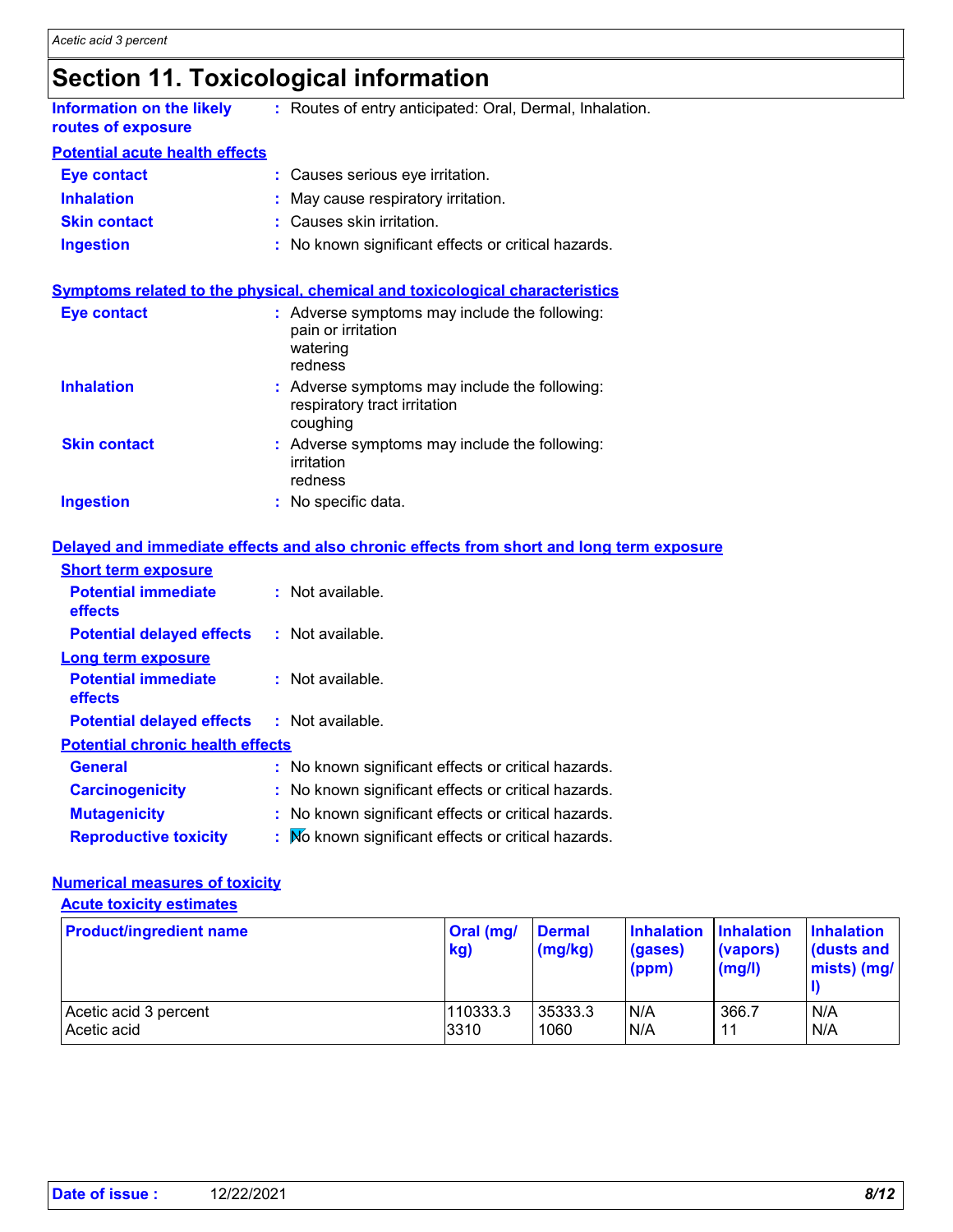## **Section 12. Ecological information**

### **12.1 Toxicity**

| <b>Product/ingredient name</b> | <b>Result</b>                                                        | <b>Species</b>                                             | <b>Exposure</b>         |
|--------------------------------|----------------------------------------------------------------------|------------------------------------------------------------|-------------------------|
| Acetic acid                    | Acute EC50 73400 µg/l Fresh water                                    | Algae - Navicula seminulum                                 | l 96 hours              |
|                                | Acute EC50 65000 µg/l Fresh water                                    | Daphnia - Daphnia magna -<br>l Neonate                     | l 48 hours              |
|                                | Acute LC50 32 mg/l Marine water<br>Acute LC50 75000 µg/l Fresh water | Crustaceans - Artemia salina<br>Fish - Lepomis macrochirus | 148 hours<br>l 96 hours |

### **12.2 Persistence and degradability**

| <b>Product/ingredient name</b> | <b>Aquatic half-life</b> | <b>Photolysis</b> | Biodegradability |
|--------------------------------|--------------------------|-------------------|------------------|
| Acetic acid                    |                          |                   | Readily          |

### **12.3 Bioaccumulative potential**

| <b>Product/ingredient name</b> | $LogPow$ | <b>BCF</b> | <b>Potential</b> |
|--------------------------------|----------|------------|------------------|
| Acetic acid                    | $-0.17$  | 3.16       | low              |

### **12.4 Mobility in soil**

| <b>Soil/water partition</b> | : Not available. |
|-----------------------------|------------------|
| coefficient $(K_{oc})$      |                  |

**12.5 Other adverse effects :** No known significant effects or critical hazards.

### **Section 13. Disposal considerations**

### **13.1 Waste treatment methods**

| <b>Disposal methods</b> | : The generation of waste should be avoided or minimized wherever possible. Disposal of<br>this product, solutions and any by-products should at all times comply with the<br>requirements of environmental protection and waste disposal legislation and any<br>regional local authority requirements. Dispose of surplus and non-recyclable products<br>via a licensed waste disposal contractor. Waste should not be disposed of untreated to<br>the sewer unless fully compliant with the requirements of all authorities with jurisdiction.<br>Waste packaging should be recycled. Incineration or landfill should only be considered<br>when recycling is not feasible. This material and its container must be disposed of in a<br>safe way. Care should be taken when handling emptied containers that have not been<br>cleaned or rinsed out. Empty containers or liners may retain some product residues.<br>Avoid dispersal of spilled material and runoff and contact with soil, waterways, drains<br>and sewers. |
|-------------------------|-------------------------------------------------------------------------------------------------------------------------------------------------------------------------------------------------------------------------------------------------------------------------------------------------------------------------------------------------------------------------------------------------------------------------------------------------------------------------------------------------------------------------------------------------------------------------------------------------------------------------------------------------------------------------------------------------------------------------------------------------------------------------------------------------------------------------------------------------------------------------------------------------------------------------------------------------------------------------------------------------------------------------------|
|-------------------------|-------------------------------------------------------------------------------------------------------------------------------------------------------------------------------------------------------------------------------------------------------------------------------------------------------------------------------------------------------------------------------------------------------------------------------------------------------------------------------------------------------------------------------------------------------------------------------------------------------------------------------------------------------------------------------------------------------------------------------------------------------------------------------------------------------------------------------------------------------------------------------------------------------------------------------------------------------------------------------------------------------------------------------|

**Disposal should be in accordance with applicable regional, national and local laws and regulations. Local regulations may be more stringent than regional or national requirements.**

**The information presented below only applies to the material as supplied. The identification based on characteristic(s) or listing may not apply if the material has been used or otherwise contaminated. It is the responsibility of the waste generator to determine the toxicity and physical properties of the material generated to determine the proper waste identification and disposal methods in compliance with applicable regulations.**

**Refer to Section 7: HANDLING AND STORAGE and Section 8: EXPOSURE CONTROLS/PERSONAL PROTECTION for additional handling information and protection of employees.**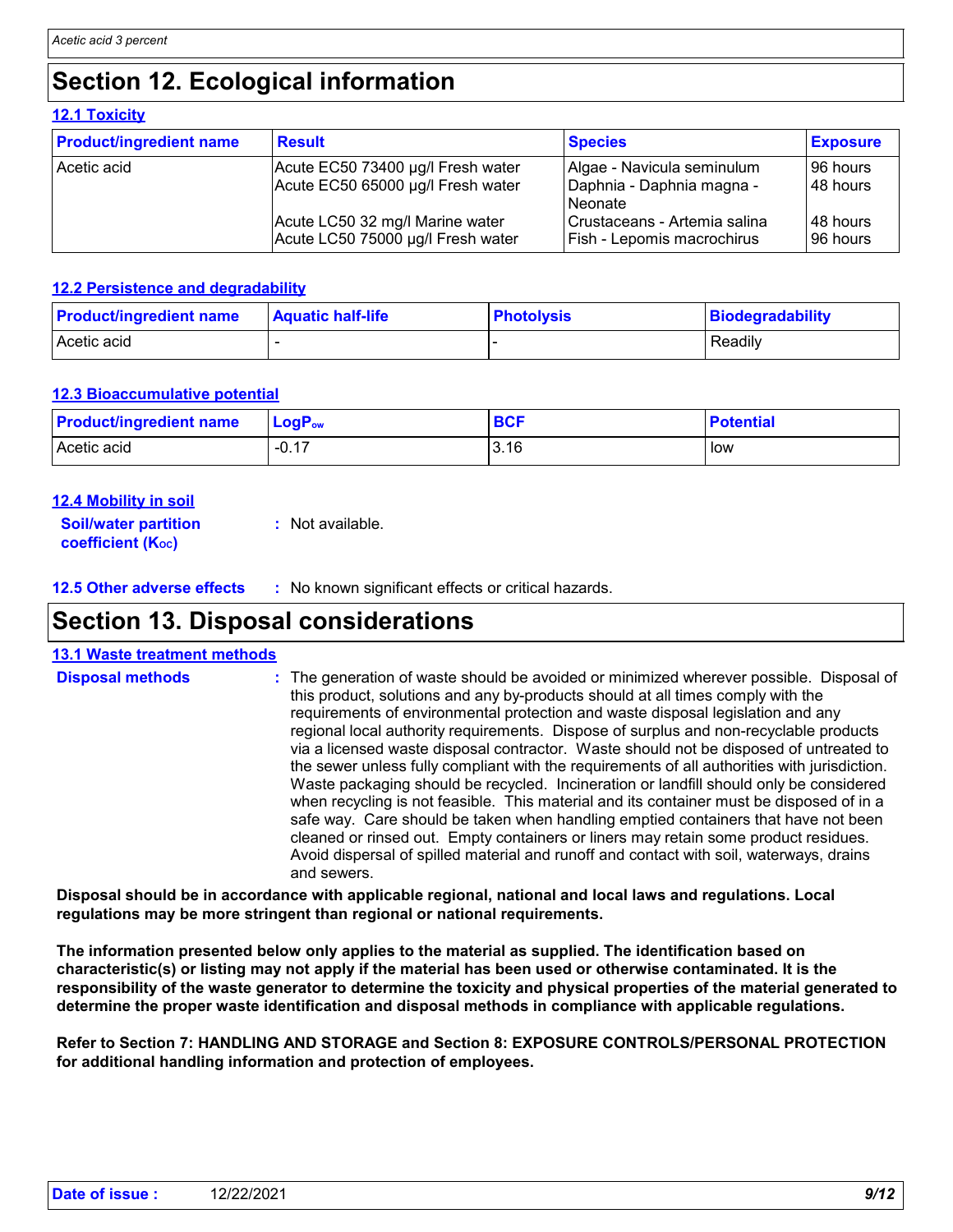## **Section 14. Transport information**

| <b>DOT / TDG / Mexico / IMDG / : Not regulated.</b> |  |
|-----------------------------------------------------|--|
| <b>IATA</b>                                         |  |
|                                                     |  |

**Special precautions for user Transport within user's premises:** always transport in closed containers that are **:** upright and secure. Ensure that persons transporting the product know what to do in the event of an accident or spillage.

**Transport in bulk according :** Not available. **to IMO instruments**

## **Section 15. Regulatory information**

| 15.1 Safety, health and environmental regulations/legislation specific for the substance or mixture |                                                                                                                                                                   |  |  |  |
|-----------------------------------------------------------------------------------------------------|-------------------------------------------------------------------------------------------------------------------------------------------------------------------|--|--|--|
| <b>U.S. Federal regulations</b><br>: TSCA 8(a) CDR Exempt/Partial exemption: Not determined         |                                                                                                                                                                   |  |  |  |
|                                                                                                     | Clean Water Act (CWA) 311: Acetic acid                                                                                                                            |  |  |  |
|                                                                                                     |                                                                                                                                                                   |  |  |  |
| <b>Clean Air Act Section 112</b><br>(b) Hazardous Air<br><b>Pollutants (HAPs)</b>                   | : Not listed                                                                                                                                                      |  |  |  |
| <b>Clean Air Act Section 602</b><br><b>Class I Substances</b>                                       | : Not listed                                                                                                                                                      |  |  |  |
| <b>Clean Air Act Section 602</b><br><b>Class II Substances</b>                                      | : Not listed                                                                                                                                                      |  |  |  |
| <b>DEA List I Chemicals</b><br>(Precursor Chemicals)                                                | : Not listed                                                                                                                                                      |  |  |  |
| <b>DEA List II Chemicals</b><br><b>(Essential Chemicals)</b>                                        | : Not listed                                                                                                                                                      |  |  |  |
| <b>SARA 302/304</b>                                                                                 |                                                                                                                                                                   |  |  |  |
| <b>Composition/information on ingredients</b>                                                       |                                                                                                                                                                   |  |  |  |
| No products were found.                                                                             |                                                                                                                                                                   |  |  |  |
| <b>SARA 304 RQ</b><br><b>SARA 311/312</b>                                                           | : Not applicable.                                                                                                                                                 |  |  |  |
| <b>Classification</b>                                                                               | : SKIN IRRITATION - Category 2<br>EYE IRRITATION - Category 2A<br>SPECIFIC TARGET ORGAN TOXICITY (SINGLE EXPOSURE) (Respiratory tract<br>irritation) - Category 3 |  |  |  |

#### **Composition/information on ingredients**

| <b>Name</b> | $\frac{1}{2}$ | <u> Classification</u>                                                                                                                                                                                                                              |
|-------------|---------------|-----------------------------------------------------------------------------------------------------------------------------------------------------------------------------------------------------------------------------------------------------|
| Acetic acid | ≤5            | <b>FLAMMABLE LIQUIDS - Category 3</b><br>ACUTE TOXICITY (dermal) - Category 4<br>ACUTE TOXICITY (inhalation) - Category 4<br><b>SKIN CORROSION - Category 1A</b><br>SERIOUS EYE DAMAGE - Category 1<br>HNOC - Corrosive to digestive tract [severe] |

| <b>State regulations</b> |                                                                                            |
|--------------------------|--------------------------------------------------------------------------------------------|
| <b>Massachusetts</b>     | : The following components are listed: ACETIC ACID; ACETIC ACID GLACIAL                    |
| <b>New York</b>          | : The following components are listed: Acetic acid                                         |
| <b>New Jersey</b>        | : The following components are listed: ACETIC ACID; ETHANOIC ACID                          |
| <b>Pennsylvania</b>      | : The following components are listed: ACETIC ACID; ACETIC ACID, WATER<br><b>SOLUTIONS</b> |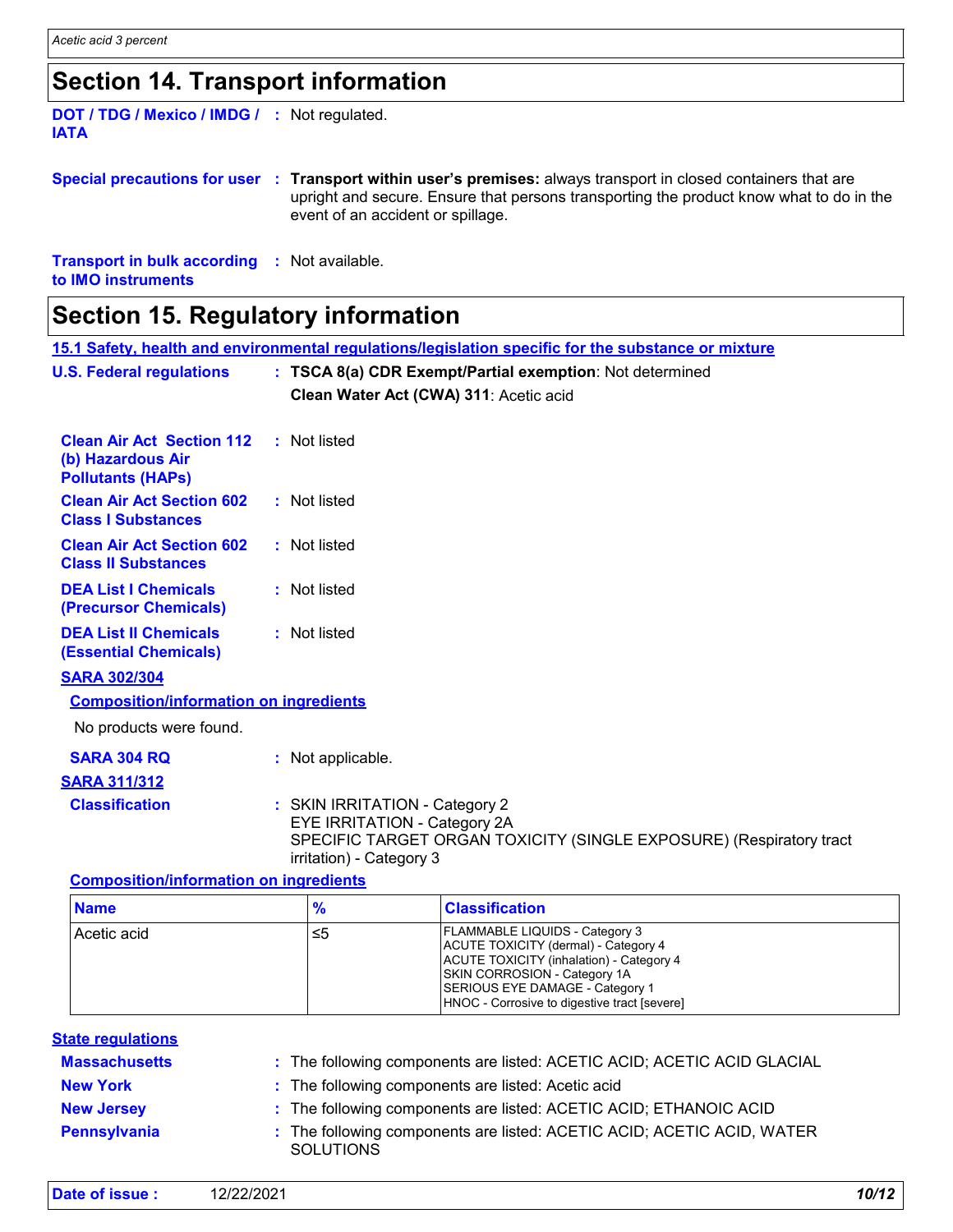### **Section 15. Regulatory information**

#### **California Prop. 65**

This product does not require a Safe Harbor warning under California Prop. 65.

### **International regulations**

**Chemical Weapon Convention List Schedules I, II & III Chemicals** Not listed.

#### **Montreal Protocol**

Not listed.

**Stockholm Convention on Persistent Organic Pollutants** Not listed.

**Rotterdam Convention on Prior Informed Consent (PIC)** Not listed.

#### **UNECE Aarhus Protocol on POPs and Heavy Metals**

Not listed.

#### **Inventory list**

| <b>Australia</b>         | : All components are listed or exempted.                                                                                           |  |
|--------------------------|------------------------------------------------------------------------------------------------------------------------------------|--|
| <b>Canada</b>            | : All components are listed or exempted.                                                                                           |  |
| <b>China</b>             | : All components are listed or exempted.                                                                                           |  |
| <b>Europe</b>            | : All components are listed or exempted.                                                                                           |  |
| <b>Japan</b>             | : Japan inventory (CSCL): All components are listed or exempted.<br>Japan inventory (ISHL): All components are listed or exempted. |  |
| <b>New Zealand</b>       | : All components are listed or exempted.                                                                                           |  |
| <b>Philippines</b>       | : All components are listed or exempted.                                                                                           |  |
| <b>Republic of Korea</b> | : All components are listed or exempted.                                                                                           |  |
| <b>Taiwan</b>            | : All components are listed or exempted.                                                                                           |  |
| <b>Thailand</b>          | $\mathbf{A}$ All components are listed or exempted.                                                                                |  |
| <b>Turkey</b>            | : All components are listed or exempted.                                                                                           |  |
| <b>United States</b>     | : All components are active or exempted.                                                                                           |  |
| <b>Viet Nam</b>          | : All components are listed or exempted.                                                                                           |  |

### **Section 16. Other information**

#### **Procedure used to derive the classification**

| <b>Classification</b>                                                                                                                                                         | <b>Justification</b>                                               |
|-------------------------------------------------------------------------------------------------------------------------------------------------------------------------------|--------------------------------------------------------------------|
| <b>SKIN IRRITATION - Category 2</b><br><b>EYE IRRITATION - Category 2A</b><br>SPECIFIC TARGET ORGAN TOXICITY (SINGLE EXPOSURE) (Respiratory tract<br>irritation) - Category 3 | <b>Calculation method</b><br>Calculation method<br>Expert judgment |

|--|

| Date of issue          | : 12/22/2021 |
|------------------------|--------------|
| Date of previous issue | : 05/19/2020 |
| <b>Version</b>         | : 5          |